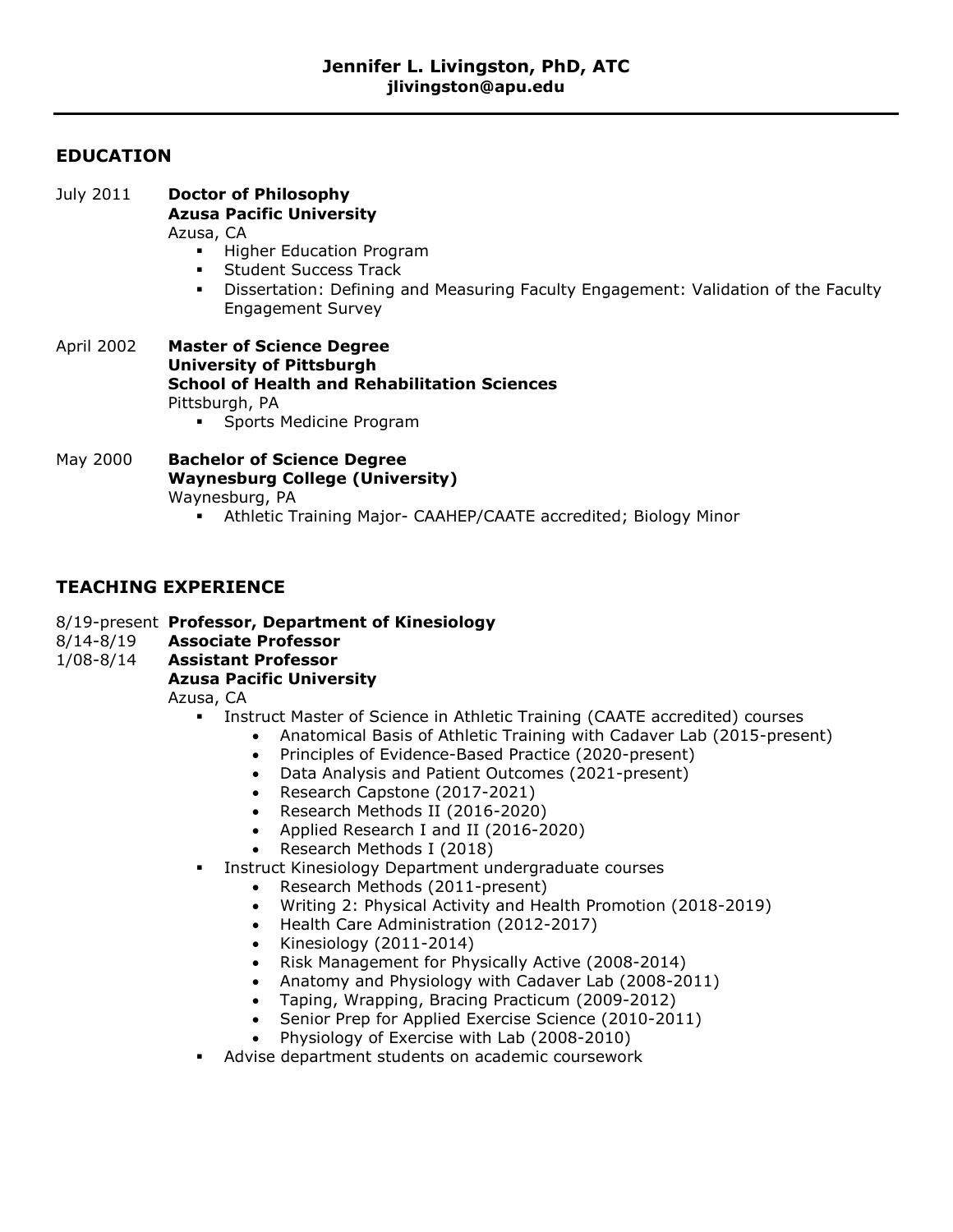# 8/06-12/07 **Lecturer**

## **Waynesburg University**

Waynesburg, PA

- **EXEDENT Instruct Athletic Training Education Program (CAATE accredited) courses** 
	- Research Methods in Athletic Training (2006-2007)
	- Nutrition for Fitness and Sport (2007)
- **Serve as Approved Clinical Instructor**

#### 7/05-6/06 **Clinical Assistant Professor Stony Brook University**

Stony Brook, NY

- Advise athletic training students on academic coursework
- **I.** Instruct Athletic Training Education Program courses for CAATE accredited program
	- Emergency Care of Athletic Injuries (2005-2006)
		- Organization and Administration of Athletic Training (2005)
		- Practicum II-Lower Extremity Evaluation (2005)
		- Introduction to Athletic Training (2006)
		- Practicum VI—General Medical Conditions (2006)

## 7/03-6/05 **Instructor**

## **Tabor College**

Hillsboro, KS

- Instruct various didactic and clinical classes including:
	- Care and Prevention of Athletic Injuries (2004)
		- Kinesiology (2004)
	- Physiology of Exercise (2003)
	- Current Topics in Sports Medicine (2003)
	- Practical Introduction to Athletic Training (2003-2004)
	- Administration in Athletic Training (2004)
	- Clinical Experience I (2004)
	- Clinical Experience III (2004)

#### 8/02-6/03 **Clinical Instructor**

#### **Duquesne University**

Pittsburgh, PA

Provide daily clinical instruction to athletic training student at Shady Side Academy

|               | The ride daily cinnedi modiaction to admedic d'amin'ig ocaacht at onaay olde Alcade                                                                                                             |
|---------------|-------------------------------------------------------------------------------------------------------------------------------------------------------------------------------------------------|
| $1/02 - 5/03$ | <b>Part-Time Instructor</b><br><b>University of Pittsburgh</b><br>Pittsburgh, PA<br>Instruct ARC Professional Rescuer First Aid/CPR/AED Course<br>٠<br>Supervise and assist co-instructors<br>٠ |
| 5/02          | <b>Guest Lecturer</b><br><b>University of Pittsburgh</b><br>Pittsburgh, PA<br>Lead Sports and Drugs Course discussion on "Uppers"<br>٠                                                          |
| $1/02 - 4/02$ | <b>Volunteer Assistant Instructor</b><br><b>University of Pittsburgh</b><br>Pittsburgh, PA<br>Assist Athletic Training Basic Lab instructor in class lectures and demonstrations<br>٠           |
|               |                                                                                                                                                                                                 |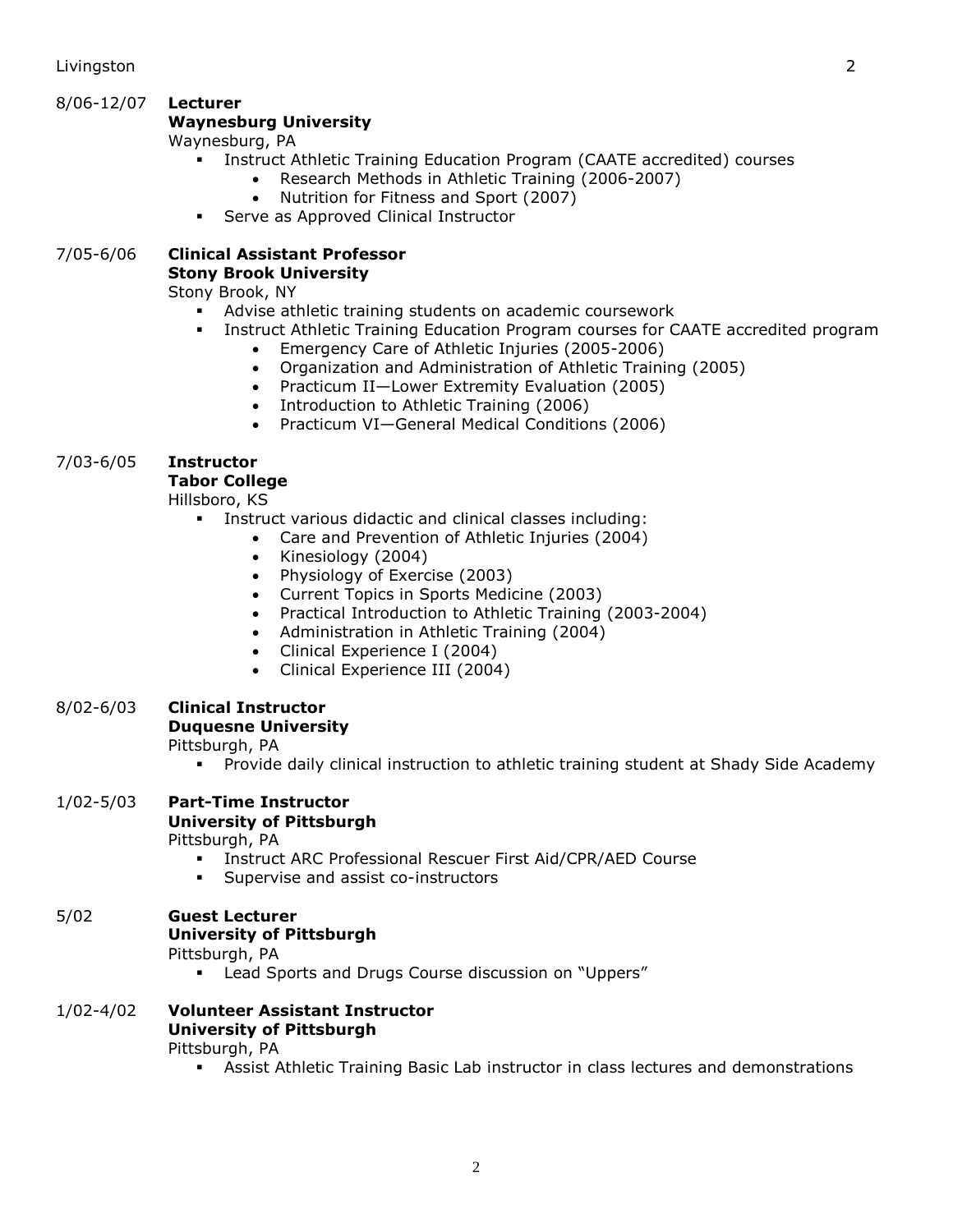# 4/02 **Guest Lecturer**

# **University of Pittsburgh**

Pittsburgh, PA

Present "Environmental Concerns of an ATC" in Athletic Training Special Topics

# 1/02 **Guest Lecturer Waynesburg College**

Waynesburg, PA

 Discuss "What's next: NATABOC Exam, Graduate School Expectations, and Job Options" in Seminar in Sports Medicine

# **ADMINISTRATIVE EXPERIENCE**

## 7/19-present **Program Director, Master of Science in Athletic Training Program (CAATE accredited)**

Azusa, CA

- **Ensure continued compliance with CAATE Standards**
- Collaborate with core faculty to ensure continual program improvement
- Assist Clinical Education Coordinator with preceptor identification and support
- Oversee program budget
- Ensure successful student progress through curriculum
- Advise graduate students in academic, personal, and professional decisions
- Coordinate marketing and recruiting efforts
- **Manage centralized application system**
- **Review prospective student applications**
- Arrange and conduct interviews with qualified applicants
- **•** Organize on-campus and virtual visit days
- **Manage social media accounts**

## 8/14-7/19 **Prospective Student Contact, Master of Science in Athletic Training Program (CAATE accredited)**

Azusa, CA

- Coordinate marketing and recruiting efforts
- **Interact with prospective students**
- **Review prospective student applications**
- **Schedule applicant interviews**
- **•** Organize on-campus visit events
- **IDENTIFY** target schools and programs for recruitment efforts

#### 8/16-1/17 **Interim Program Director, Master of Science in Athletic Training Azusa Pacific University**

Azusa, CA

- **Monitor continued compliance with CAATE Standards**
- Assist Clinical Education Coordinator with affiliated site and preceptor challenges
- Advise graduate students in academic, personal, and professional decisions
- Coordinate sharing current program information to multiple stakeholders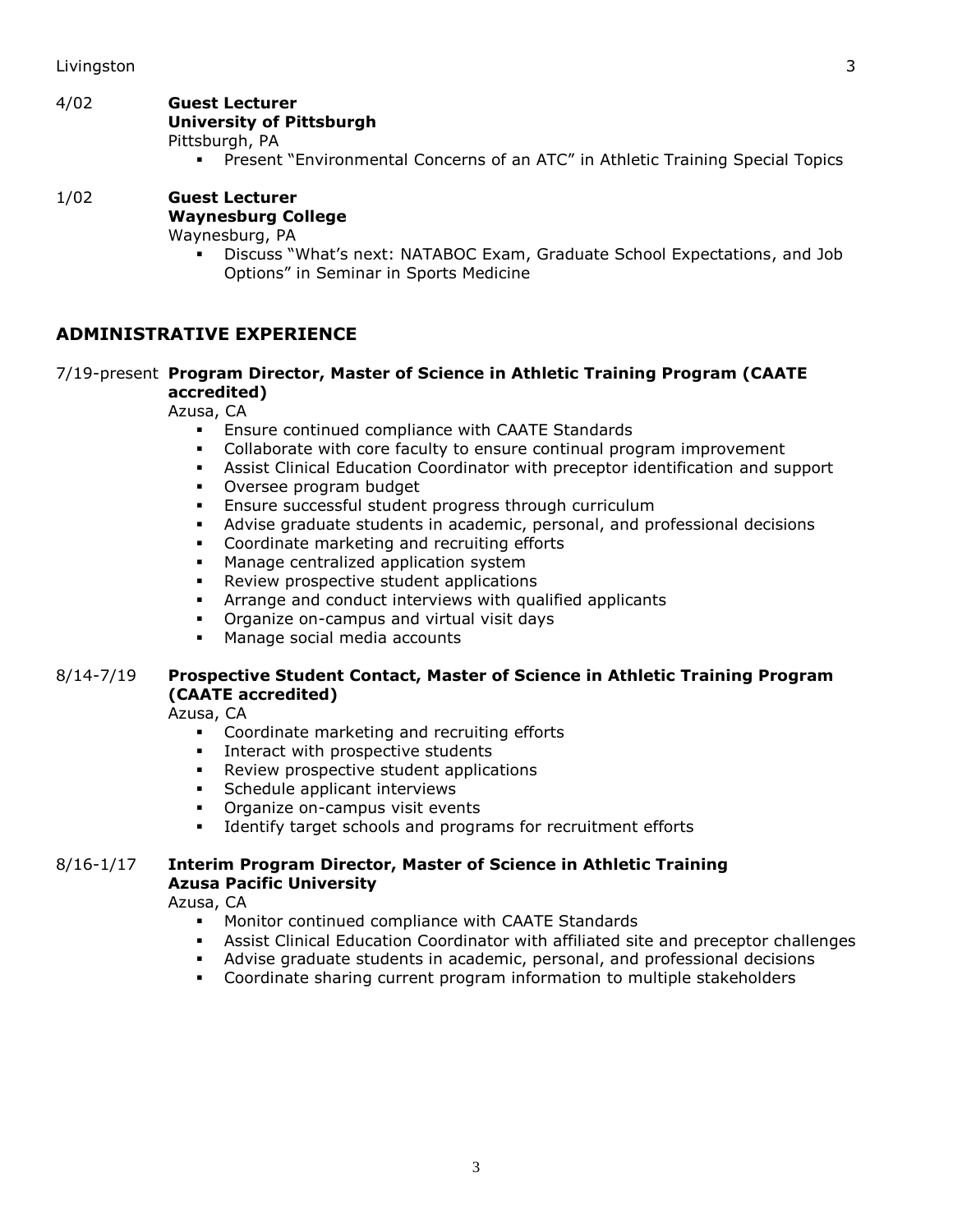## 7/08-7/12 **Clinical Education Coordinator, Athletic Training Program (CAATE accredited) Azusa Pacific University**

Azusa, CA

- Coordinate the placement of athletic training students with clinical instructors
- Ensure athletic training students meet clinical education requirements
- Educate and update clinical instructors on athletic training education
- Collect and analyze athletic training student clinical education performance evaluations
- Advise athletic training students on clinical requirements
- Identify and develop new clinical instructors and sites
- Organize annual Approved Clinical Instructor Workshops
- Discuss teaching techniques, proper supervision in clinical settings, motivational strategies, learning styles, and best practices

## 7/03-6/05 **Athletic Training Education Program (ATEP) Director Tabor College**

Hillsboro, KS

- Complete the CAAHEP accreditation process:
	- Compile and write self-study report
	- Organize and participate in JRC-AT site visit
	- Write rejoinder for on-site report
	- Receive CAAHEP accreditation September 10, 2004
- Manage all aspects of the ATEP
	- Develop and monitor curriculum with assistance of PE Department Chair
	- Serve as Clinical Instructor Educator
	- Locate and establish off-campus clinical settings
	- Recruit prospective athletic training students
	- Manage ATEP student application process
	- Advise or co-advise ATEP students as directed by PE Department Chair
	- Manage academic budget, inventory and ordering of educational supplies
- Design new athletic training facility
	- Develop floor plan and consult with subcontractors regarding requirements
	- Monitor construction process
	- Design custom treatment and taping tables
	- Assist in demolition, preparation, and finishing of ceilings and floors

## **CLINICAL EXPERIENCE**

## 6/04-6/05 **Assistant Athletic Trainer**

**Tabor College**

Hillsboro, KS

- Assist Head Athletic Trainer in coordinating medical care for athletic events and athletic training room
- **Serve as primary Athletic Trainer for:** 
	- Athletic Training Room, Women's Volleyball, Track and Field (no travel)
- Manage inventory, budget and ordering of medical supplies

# 7/03-6/04 **Head Athletic Trainer**

#### **Tabor College**

Hillsboro, KS

- Provide athletic training services to all varsity athletic teams with Assistant Athletic Trainer
- Manage inventory, budget and medical supplies orders
- Supervise and evaluate students as an Approved Clinical Instructor
- **•** Organize and maintain athletic training room
- Coordinate physician office visits and on-campus injury clinics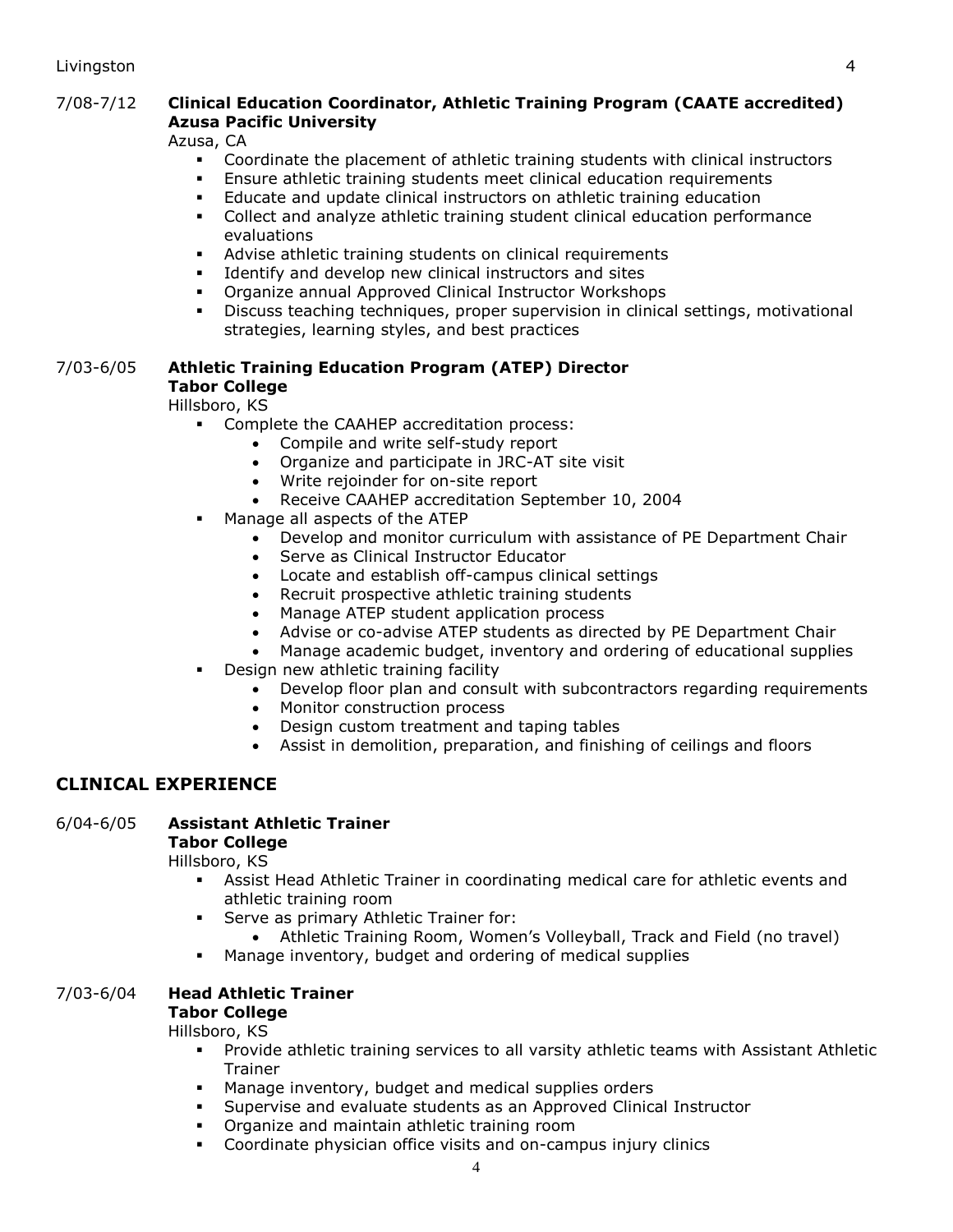#### 8/02-6/03 **Assistant Certified Athletic Trainer Shady Side Academy**

Pittsburgh (Fox Chapel), PA

- Provide athletic training services at practices and games for:
	- MS Football, Field Hockey, Soccer—fall season
	- HS and MS Ice Hockey, Basketball, and Wrestling—winter season
	- HS Softball, MS Lacrosse, Baseball, and Softball—spring season
- **Provide additional high school coverage as needed**
- **•** Develop inventory and budget program
- Organize and maintain athletic training room

# 11/02 **Certified Athletic Trainer Bantaam AAA Ice Hockey Tournament**

Pittsburgh, PA

- Evaluate and manage ice hockey injuries
- Coordinate additional medical coverage by ATC and EMT

## 8/02 **Certified Athletic Trainer**

# **Jameson Health System and Union High School**

New Castle, PA

- **Provide athletic training services in physical therapy office**
- Provide high school coverage including football, volleyball, and basketball
- Set up and maintain athletic training room

# 6/02-8/02 **Certified Athletic Trainer Spine and Sports Injury Rehabilitation Center**

Mt. Lebanon, PA.

- Apply therapeutic modalities
- Implement functional therapeutic exercise programs

#### 8/00-5/02 **Certified Athletic Trainer Pittsburgh City Schools**

Schenley High School (Class AAA), Pittsburgh, PA

Taylor Allderdice High School (Class AAAA), Pittsburgh, PA

- Provide healthcare at practices and games for all varsity sports
- **Construct therapeutic exercise protocols**
- Prepare administrative paperwork on athlete treatments and referrals

# 7/99 **Student Athletic Trainer Keystone Invitational Basketball Camps**

Albright College, Reading, PA

- Supervise high school boys' basketball practices and games
- Administer pre- and post-event care in athletic training room

# **PUBLICATIONS**

Livingston, J. (2020). Competitive youth athletes: Are they choosing between God and sports? *International Journal of Children's Spirituality, 25(1), doi:* 10.1080/1364436X.2019.1708707

Lehman, S., Schmidt, C., & Livingston, J. (2019). The youth sports experiences of collegiate softball athletes. *Journal of Behavioral and Social Sciences, 6,* 192-208.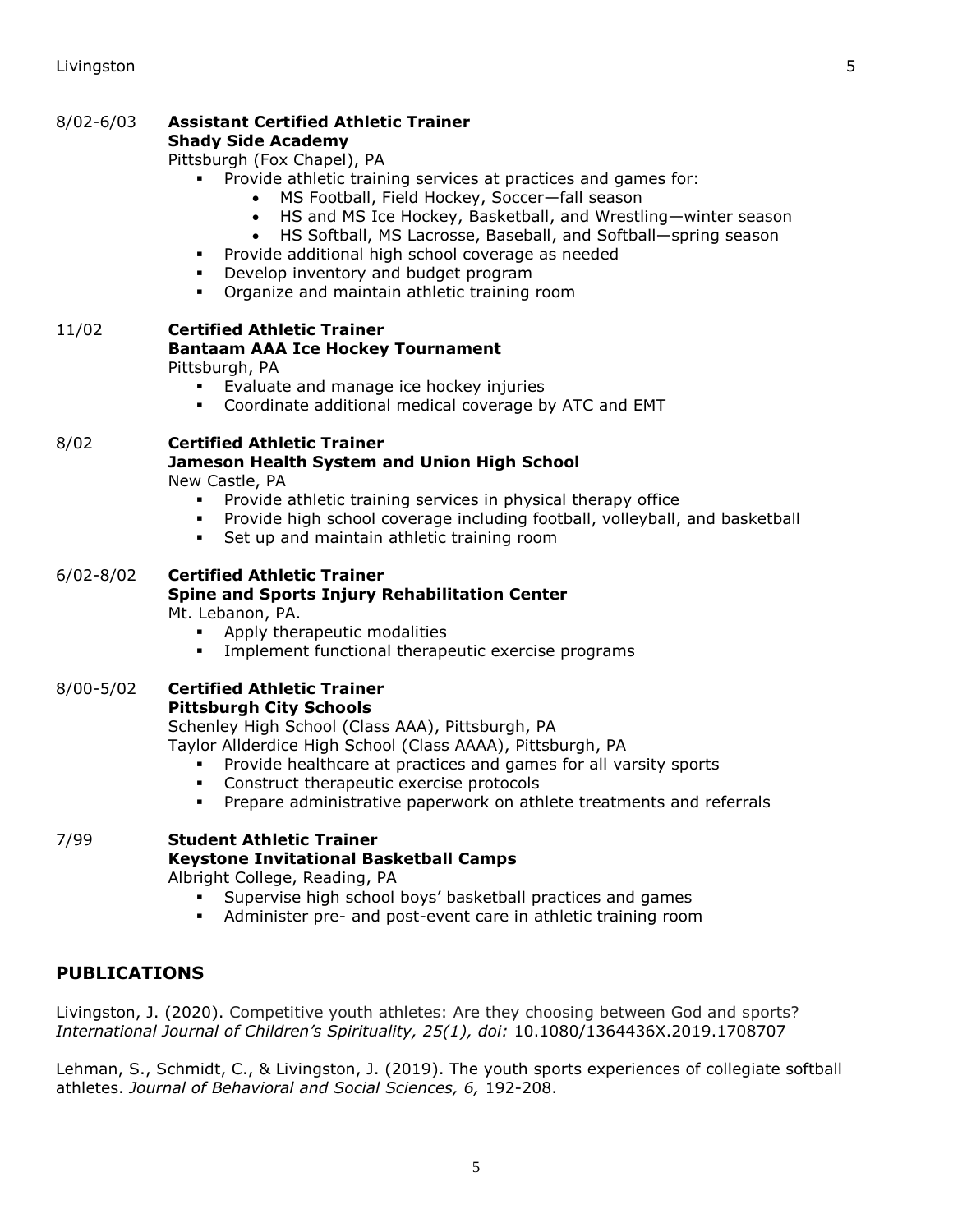Livingston, J. (2019). Competitive youth athletes: How do their families prioritize faith development while participating in sports? *International Journal of Children's Spirituality, 24(3), doi:* 10.1080/1364436X.2019.1650003

McKnight, C., & Livingston, J. (2018). Spiritual care perspective of college student athletes. *Journal of Religion and Health*. doi: https://doi.org/10.1007/s10943-018-0675-2

Livingston, J., & Tavoukjian, N. (2018). Lower extremity strength and recovery time in youth baseball pitchers: A pilot study. *Journal of Strength and Conditioning Research*. doi: 10.1519/JSC.0000000000002454

Livingston, J., Schmidt, C., & Lehman, S. (2016). Competitive club soccer: Parents' assessments of children's early and later sport specialization. *The Journal of Sport Behavior, 39*(3), 301-316.

Livingston, J., & Jun, A. (2011). Award-winning faculty at a faith-based institution. *Christian Higher Education, 10*(3), 237-253.

Livingston J. (2005). A review of "Christianity in the Academy: Teaching at the Intersection of Faith and Learning". *Christian Higher Education*, 4(3), 237-238.

# **MANUSCRIPTS IN REVIEW OR IN PRESS**

Grande, C., Estrada, M., & Livingston, J. (drafting manuscript). "Am I going to even make it through this day?": Barriers between appropriate, effective healthcare and professional performing artists.

Ruelas, J., Kaczmar, K., Almaraz, E., & Livingston, J. (drafting manuscript). Types of exercise and the relationship between body image dissatisfaction and compulsive exercise behaviors

## **PRESENTATIONS**

Grande, C., Jauregui, C., Montes, K., Abellon, F., Estrada, M., & Livingston, J. (2020, August). *"Am I Going to Even Make it Through This Day?": Barriers Between Appropriate, Effective Healthcare and Professional Performing Artists.*

 Research paper presented by lead author at Far West Athletic Trainers' Association Virtual Annual Meeting & Clinical Symposium, Free Communications "Rapid Fire Presentation"

Livingston, J. (2018, May). Quantitative and Qualitative Explorations: Faith Development of Competitive Youth Athletes.

Research poster presentation at Azusa Pacific University Faculty Development Day

Livingston, J. (2018, February). Competitive Youth Athletes: Do They Have to Choose Between Sports and God?

Research paper presentation at Azusa Pacific University Common Day of Learning

Livingston, J. (2017, May). Growing in Understanding Through Scaffolding in Weekly Activities.

Workshop led at Azusa Pacific University Faculty Development Day

Livingston, J., Mullins, B., Reveles, U., Wong, M, & Juillerat, S. (2016, August). Interview on Classroom Environment and Student Changes

Panel discussion at Azusa Pacific University Fall Faculty Kickoff

Gin, D., & Livingston, J. (2012, May). Learning/Teaching Can Be Fun!

Workshop co-led at Azusa Pacific University Faculty Development Day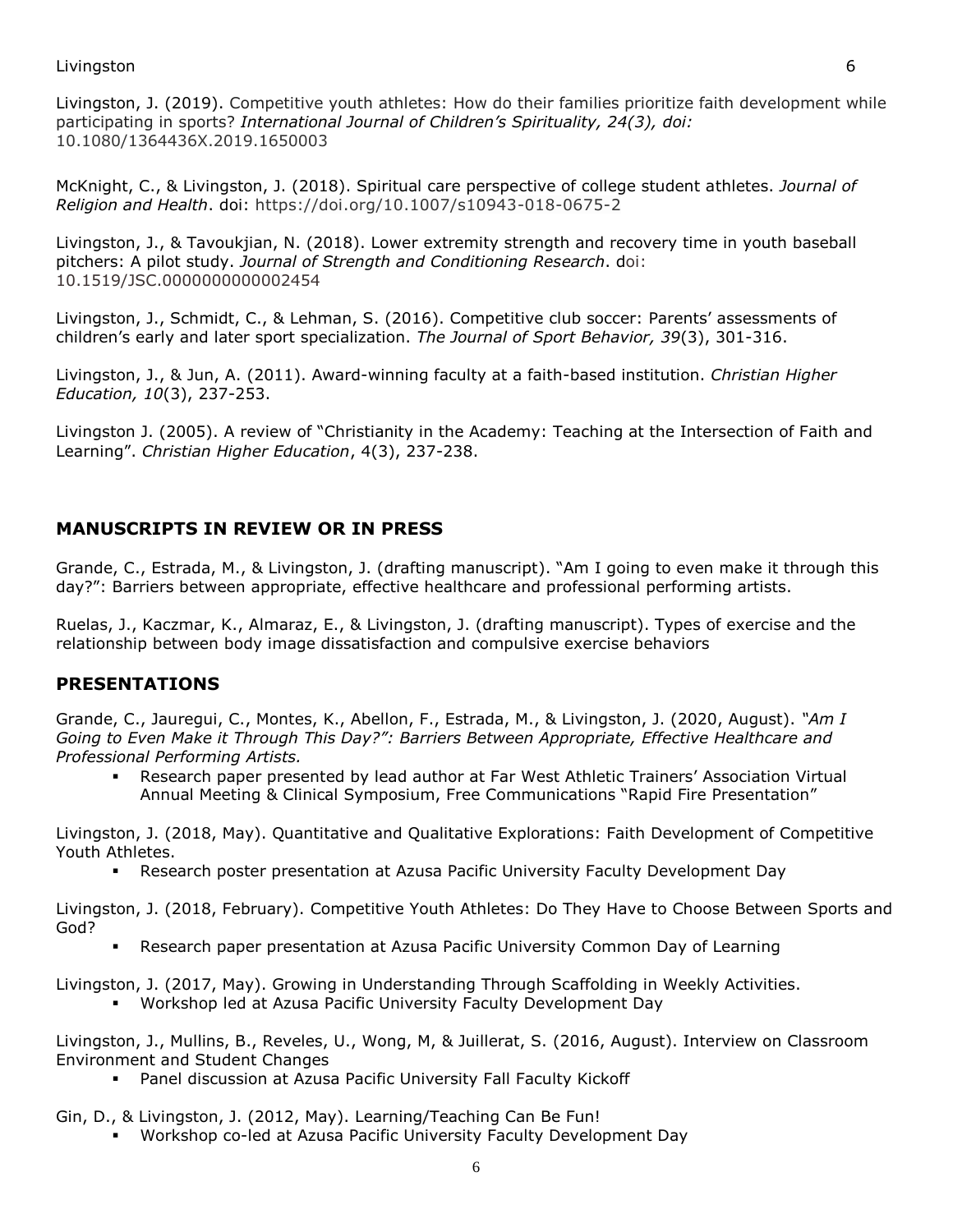## Livingston 7

Livingston, J., & Schreiner, L. (2011, November). *Redefining Faculty Engagement: A New Construct for a Changing Future.*

 Research paper presentation at 2011 Association for the Study of Higher Education (ASHE) Annual Conference in Charlotte, NC

Livingston, J. (2010). *Games in the College Classroom: Student Participation and Learning Perceptions.* Workshop presentation at Lilly Conference on College Teaching-West, Pomona, CA.

Schreiner, L., Juillerat, S., Guzman, C., Schmidt, C., & Livingston, J. (2009, May). Engaging Students in the Learning Process.

 Opening presentation at the Azusa Pacific University School of Behavioral and Applied Sciences Faculty Symposium

Livingston, J., Schmidt, C., & Ford, P. (2009). *Multiple Generations of Athletic Trainers: Implications for Clinical Education.*

Feature presentation at 2009 Athletic Training Educators' Conference in Washington, D.C.

Livingston, J. (2008). *Involvement, Universal-Diverse Orientation, and Sense of Community Among First-Generation Minority Students.*

Presented poster at National Symposium on Student Retention in Little Rock, AR.

Boergers R, Engelmann J, Gaglias X, and Livingston J. (2006) *Approved Clinical Instructor (ACI) Training Video.*

 Winner of the Educational DVD category of the NATA Educational Multimedia contest and presented by co-authors at 2006 NATA Annual Meeting in Atlanta, GA.

# **GRANTS, AWARDS, AND HONORS**

Faith Integration Project Grant, 2017-2018

- Azusa Pacific University
- "Spiritual Development of Competitive Youth Athletes"

Sabbatical, Fall 2017

**Azusa Pacific University** 

Teaching Excellence Award, 2015-2016

**Azusa Pacific University** 

Innovative Teaching Grant, 2014-2015

- **Azusa Pacific University**
- "Using the Lumoback Device to Improve Student Learning in Research Methods," with Eric Sorenson, PhD

Faculty Research Council Grant, 2013-2014

- Azusa Pacific University
- "The Youth Sports Experiences of Collegiate Athletes," with Sharon Lehman, PhD, and Christopher Schmidt, PhD

Collaborative Scholarship Grant, 2010-11

- Azusa Pacific University School of Behavioral and Applied Sciences
- "Measuring Faculty Engagement," with Laurie Schreiner, PhD

Collaborative Scholarship Grant, 2009-10

Azusa Pacific University School of Behavioral and Applied Sciences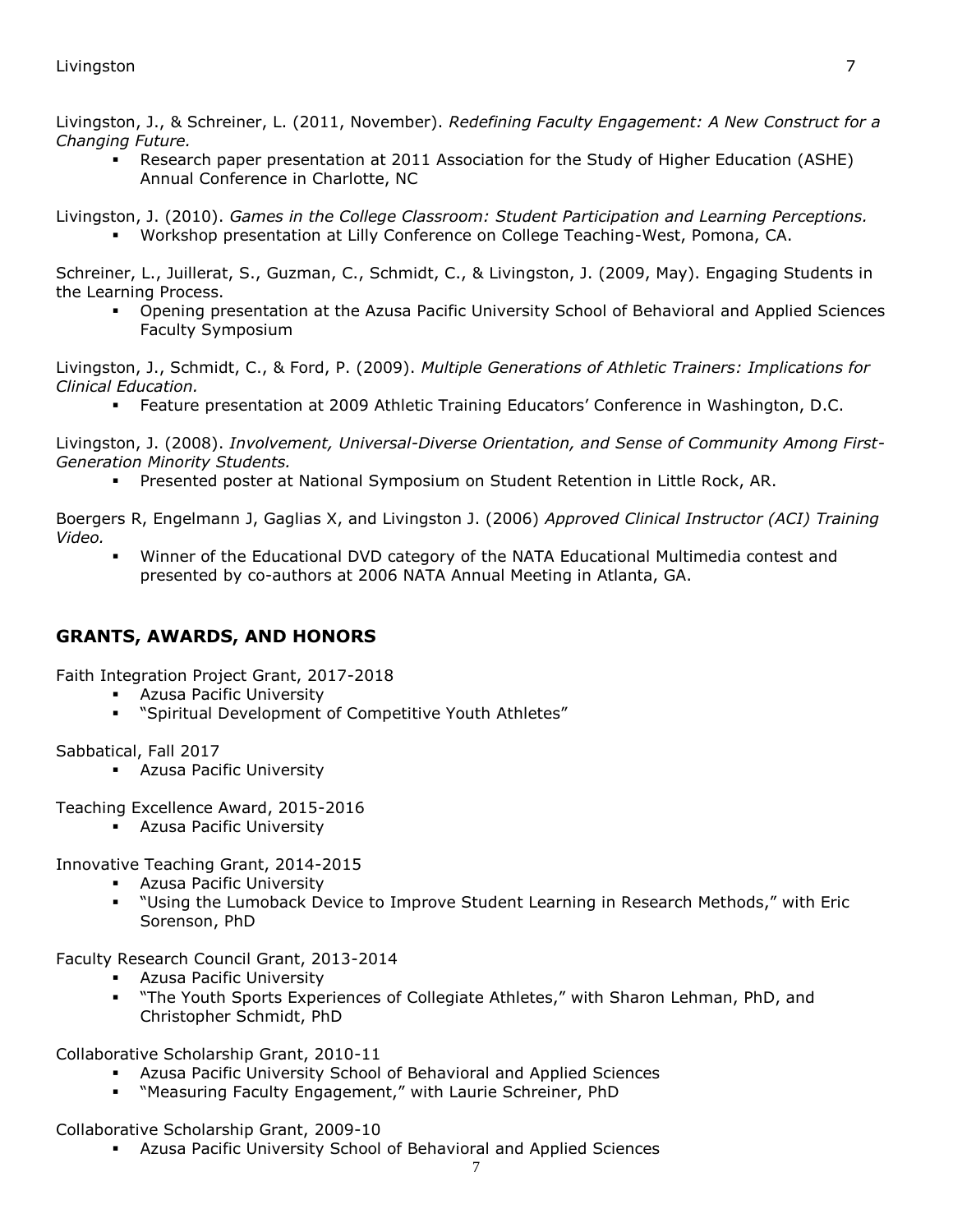## Livingston 8

 "The Development of Excellent Faculty in a Faith-Based Institution: A Grounded Theory Study," with Alex Jun, PhD

Graduate Student Travel Grant, 2009

- Azusa Pacific University
- Lilly West Conference on College Teaching

Student Success Advocate, 2009

Azusa Pacific University Doctoral Higher Education Scholarship

Graduate Student Travel Grant, 2008

- **Azusa Pacific University**
- National Symposium on Student Retention

NATA Educational Multimedia Winner, 2006

**Educational DVD Category** 

Magna Cum Laude, Top Athletic Training Graduate, and Xi Psi Epsilon (Scholastic Honorary), 2000

Waynesburg College

Outstanding Scholar Award (full tuition scholarship), 1996-2000

Waynesburg College

# **PROFESSIONAL CERTIFICATIONS**

BOC Certification June 27, 2000; #060002433 National Provider Identifier: 1629111836 American Red Cross Professional Rescuer CPR/AED Certification American Red Cross First Aid Certification

## **PROFESSIONAL MEMBERSHIPS**

National Athletic Trainers Association (NATA) Certified Member Far West Athletic Trainers Association (FWATA) Member California Athletic Trainers Association (CATA) Member

# **PROFESSIONAL SERVICE INVOLVEMENT**

- Manuscript Reviewer, Athletic Training Education Journal, 1/06-present
- Board of Certification Exam Development Committee Item Reviewer, 5/10-present
- Faculty Evaluation Council Member, 8/11-present
- Manuscript Reviewer, Christian Higher Education, 12/15-present
- National Athletic Training Student Writing Contest Committee Member, 10/16-present
- Manuscript Reviewer, International Journal of Sport Psychology, 12/17-present
- Committee Member, Curriculum Review, APU Behavioral and Applied Sciences, 9/18-present
- Manuscript Reviewer, Journal of Athletic Training, 3/19-present
- Athletic Training Research Agenda Committee, NATA Research and Education Foundation, 3/21 present
- Diversity Ambassador Program for Health Care Professionals, APU, 2/21-5/21
- Proposal Reviewer, Athletic Training Educators' Conference, 5/16
- Search Committee Chair, Director of Faculty Development and Support, 1/13-5/13
- Proposal Reviewer, Professional and Organizational Development (POD) Network in Higher Education, 3/13
- Doctoral Student Advisory Board, Azusa Pacific University Doctoral Higher Education, 3/09-7/11
- Faculty Advisor, Athletic Training Student Organization, 8/09-8/11